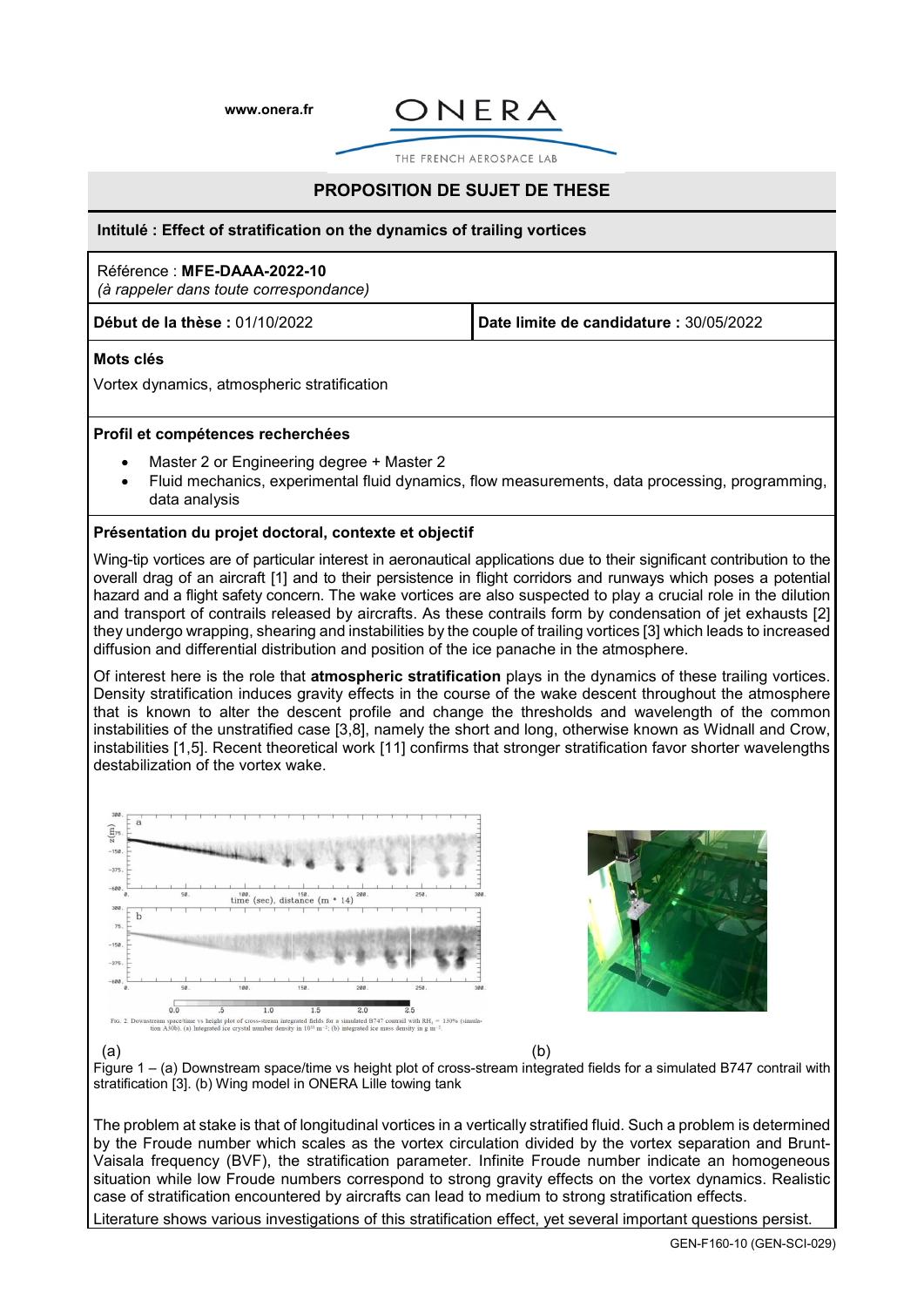The first one is that of the **importance of the stratification in the near field of the wake** generated by the lifting body. Most studies overlook this problem and hypothesize a wake configuration that neglects stratification in the early stage of the wake. In fact the threshold must be precisely determined as it could possibility affect the state of the wake and its dynamical properties.

The second question is that of the confirmation that the theoretical result obtained by Ortiz et al. [11], concerning the **stability properties of the wake in presence of stratification**, are well observed in **higher Reynolds number flows**. The experimental work of Delisi [8] suggests that it is the case but it provides no indication of the flow structure that stands behind the shorter wavelength dynamics. In particular the role of the secondary wake formed by baroclinic torque above the vortices in mild to strong stratification deserves fundamental interest to understand its formation and interaction with the primary vortices.

To answer these questions, we propose to run an experimental analysis of the dynamics of wake vortices in a towing tank experiment. Such an experiment allows to investigate the wake from its formation down to large distances, therefore it is highly suited to investigate :

- The importance of stratification in the formation of the vortex wake

- The threshold and leading wavelengths of the vortex instabilities upon stratification effects

- The nature of the secondary wake that forms above the main vortices and its role in the destabilization processes

The experimental analysis will be conducted in the parametric range of the Froude number and by varying one by one the wake parameters (circulation, vortex distance) relatively to this stratification parameter. 2 experimental apparatus will be used, first a small scale lab experiment for stratified flows and then the methodology will be transposed to the towing tank experiment which has been developed in recent years at ONERA Lille center to investigate vortex wakes [9], see figure 1.

A close scrutiny of the flow will be made using stereoscopic PIV measurements in sections of the flow. The PIV flow fields will be used to characterize the extent of the flow depending on the Froude number and the dominant modes by applying modal decomposition techniques (POD).

The PhD program will initially start with the development of a small scale lab experiment for stratified flows with longitudinal vortices with in a way similar to the one used by Roy et al. [5] before implementing stratification in ONERA Lille towing tank. Preliminary work will also consider numerical simulation of the wake flow behind a rectangular wing to investigate the initial wake dynamics in a stratified flow. These simulations will help prepare and quide the experimental work.

# **Collaborations envisages:** LMFL

## **References:**

[1] Spalart, P. R. (1998) "Airplane trailing vortices" *Annual Review of Fluid Mechanics,* ,vol. 30, no 1

[2] Paoli, R. & Shariff, K. (2016). "Contrail modeling and simulation" *Annual Review of Fluid Mechanics*, vol. 48

[3] D. Lewellen & W. Lewellen (2001) "The effects of aircraft wake dynamics on contrail development,"*Journal of the atmospheric sciences*, vol. 58, no. 4

[4] Crow, S. C. "Stability theory for a pair of trailing vortices" *AIAA Vournal*, 1970, vol. 8, no 12

[5] Roy, C., Leweke, T., Thompson, M. C., and Hourigan, K. (2011) "Experiments on the elliptic instability in vortex pairs with axial core flow" *Journal of Fluid Mechanics*, vol. 677

[6] Holzäpfel, F. (2014). "Effects of environmental and aircraft parameters on wake vortex behavior". *Journal of Aircraft*, 51(5),

[7] Nomura, K. K., Tsutsui, H., Mahoney, D., & Rottman, J. W. (2006) "Short-wavelength instability and decay of a vortex pair in a stratified fluid". *Journal of Fluid Mechanics*, Vol. 553

[8] Delisi D.P., Robins R.E. (2000) "Short-Scale Instabilities in Trailing Wake Vortices in a Stratified Fluid", *AIAA Journal*, vol. 38

[9] Cruz Marquez, R., Monnier, J. C., Tanguy, G., Couliou, M., Brion, V., Cattafesta, L., & Dupont, P. (2021). "An experimental study of a trailing vortex alleviation using an undulated trailing edge".. *AIAA AVIATION 2021 FORUM*

[10] Leweke, T. & Williamson, C. H. (2011). "Experiments on long-wavelength instability and reconnection of a vortex pair". *Physics of Fluids,* 23(2)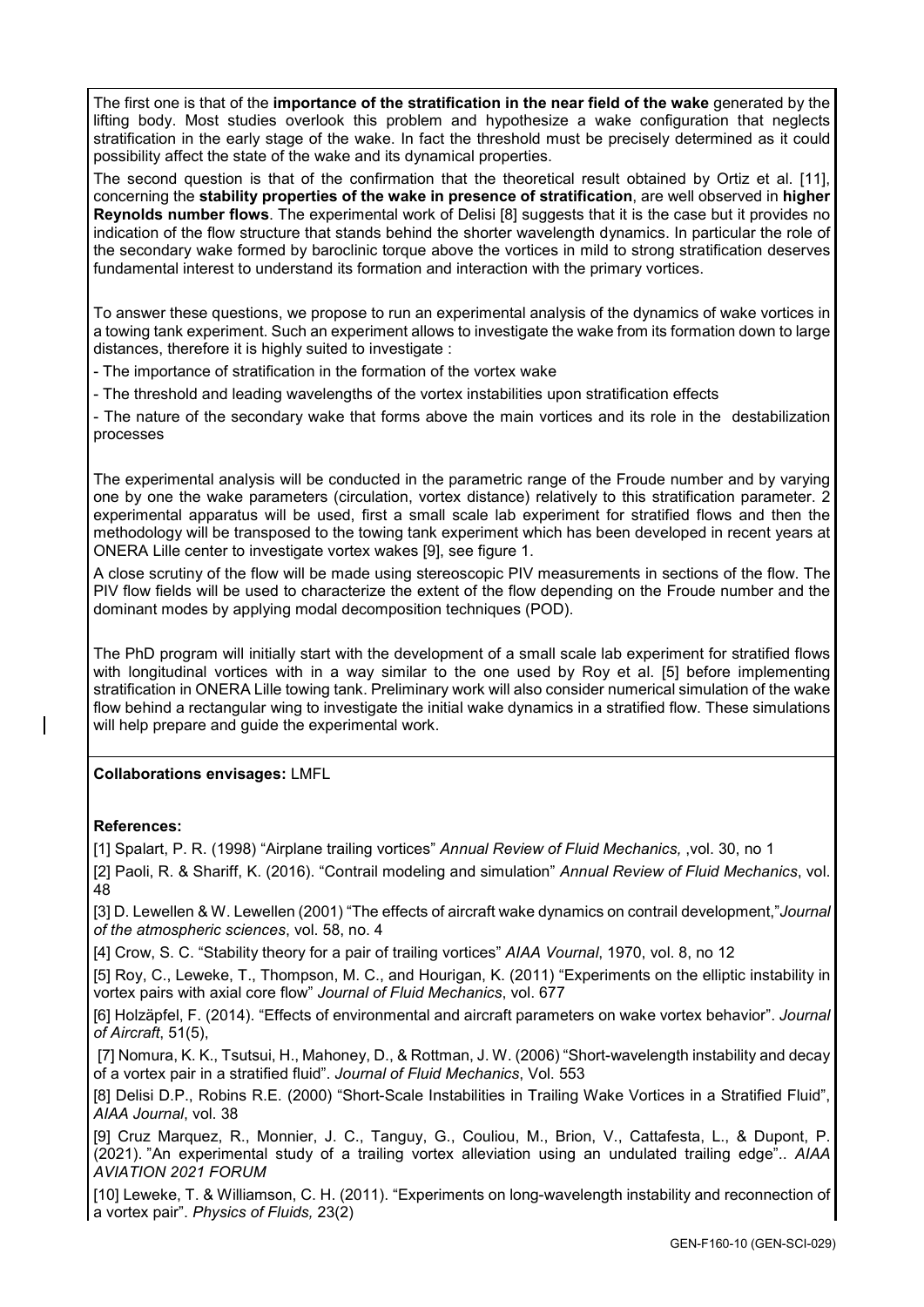[11] Ortiz, S., Donnadieu, C., & Chomaz, J. M. (2015). "Three-dimensional instabilities and optimal perturbations of a counter-rotating vortex pair in stratified flows". *Physics of Fluids* vol. 27(10)

| Laboratoire d'accueil à l'ONERA                                                                   | Directeurs de thèse                  |
|---------------------------------------------------------------------------------------------------|--------------------------------------|
| Département : Département Aérodynamique Aéroélasticité   Nom : Vincent Brion, Jean-Philippe Laval |                                      |
| Acoustique (DAAA)                                                                                 | Laboratoire : ONERA / LMFL           |
| Lieu (centre ONERA) : ONERA Meudon et Lille                                                       | Tél.: 01 46 23 51 64                 |
| <b>Contact</b> : Marie Couliou et Geoffrey Tanguy                                                 | Email : vincent.brion@onera.fr,      |
| Tél.: 01 46 23 51 19<br>Email:                                                                    | jean-philippe.laval@centralelille.fr |
| marie.couliou@onera.fr, geoffrey.tanguy@onera.fr                                                  |                                      |
| .                                                                                                 | $\mathbf{r}$<br>.                    |

Pour plus d'informations :<https://www.onera.fr/rejoindre-onera/la-formation-par-la-recherche>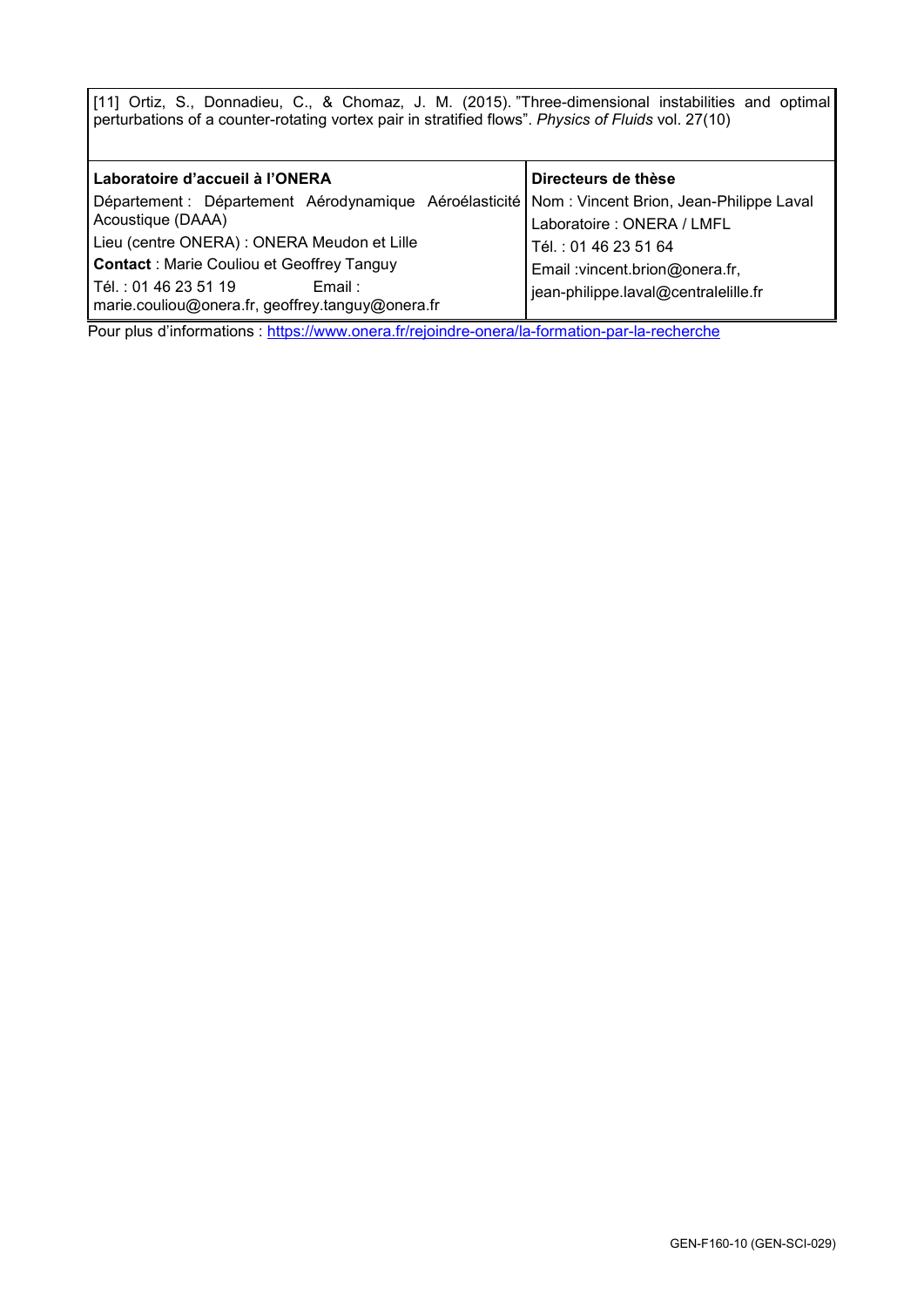# **NOTA :**

La proposition de sujet de thèse est destinée à être publiée et doit être rédigée à destination des candidats. Eviter les acronymes et le jargon technique. Mettre en avant les compétences qui seront acquises au cours de la thèse.

La motivation de la proposition de sujet et les compléments à destination de la DSG sont à renseigner ci-dessous.

**Le sujet doit impérativement être validé par le département du proposant et diffusé à la DSG par l'intermédiaire de l'Adjoint Scientifique.**

# **PARTIE DESTINEE EXCLUSIVEMENT A LA DSG**

Les rubriques suivantes doivent être dûment renseignées :

## **1. Domaine et thématique scientifique, défi et feuille de route adressés**

Domaine scientifique principal (MAS / MFE / PHY / SNA / TIS) : MFE

Thématique scientifique principale (liste [ici\)](https://iris.onera.net/DSG/thematiques_scientifiques) : Dynamique des écoulements libre

Défi du PSS (liste [ici\)](https://iris.onera.net/DSG/PSS_2015-2025) : Vers la maîtrise de la turbulence (4)

Feuille(s) de route (liste *ici*) : 2. Réduction de l'empreinte environnementale du transport aérien,

## **2. Objet de la thèse**

## **Trailing wake vortices in a stratified fluid**

## **3. Descriptif de la thèse**

a. Quels sont les problèmes qui se posent ?

Les tourbillons de bout d'aile sont particulièrement intéressants dans le cadre des applications aéronautiques en raison de leur contribution significative à la traînée globale d'un aéronef et de leur persistance dans les couloirs aériens et les pistes, ce qui représente un danger potentiel et un problème de sécurité des vols. Les tourbillons de sillage jouent également un rôle crucial dans l'évolution des traînées de condensation générées par les avions. Ces traînées -qui résultent de la condensation des échappements de jet- sont entrainées par l'enroulement tourbillonnaire et leur dynamique est alors liée à celle des tourbillons et aux instabilités associées. Ceci peut entraîner une diffusion accrue et une distribution différentielle du panache de glace dans l'atmosphère.

Que ce soit pendant les phases d'approches ou de vol de croisière, la dynamique des tourbillons de sillage générés par un avion est dépendante des conditions environnementales et météorologiques telles que le vent, le taux de turbulence et la stratification. Une stratification en densité induit des effets de gravité au cours de la descente du sillage et va jouer sur la dynamique, la cinétique et la topologie du sillage. Le rôle que joue la stratification atmosphérique dans la dynamique de ces tourbillons de bout d'aile est ainsi particulièrement important.

## b. Quel est l'état de l'art ?

GEN-F160-10 (GEN-SCI-029) Dans un environnement non stratifié, un avion génère un dipôle de tourbillons contrarotatifs. Au fur et à mesure que l'avion s'éloigne, cette paire de tourbillons descend et développe possiblement (cela dépend du taux de turbulence ambient, essentiellement) deux types d'instabilités (tridimensionnelles), une à grande longueur d'onde [1] et une à faible longueur d'onde [2]. La connaissance du taux de décroissance de ces tourbillons en incluant les effets des conditions atmosphériques telles que la stratification de la densité est essentielle pour correctement caractériser le sillage d'un avion [3]. La stratification atmosphérique est connue pour modifier le profil de descente et changer les seuils d'apparition et la longueur d'onde des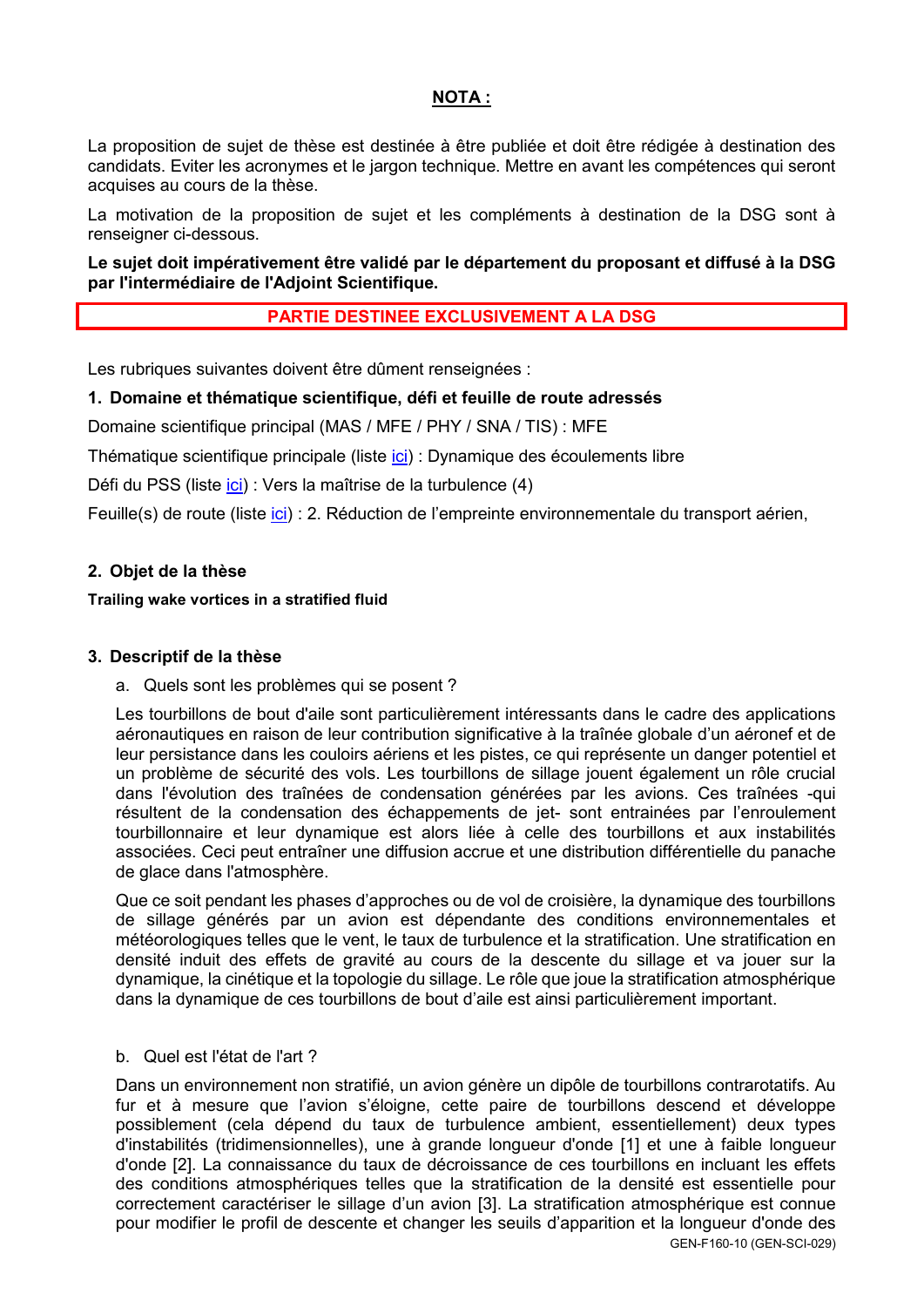instabilités communes du cas non stratifié [4,5], à savoir les instabilités courte et le grande longueur d'onde, aussi appelée Widnall et Crow [1,6]. Des travaux théoriques récents [7] confirment qu'une stratification plus forte favorise la déstabilisation des longueurs d'onde plus courtes du sillage tourbillonnaire. Des résultats numériques suggèrent également que la stratification réduit la descente des tourbillons [8] mais très peu d'expériences existent [5] valider ces résultats.

[1] Crow, S. C. "Stability theory for a pair of trailing vortices" *AIAA Vournal*, 1970, vol. 8, no 12

[2] Roy, C., Leweke, T., Thompson, M. C., and Hourigan, K. (2011) "Experiments on the elliptic instability in vortex pairs with axial core flow" *Journal of Fluid Mechanics*, vol. 677

[3] Holzäpfel, F. (2014). "Effects of environmental and aircraft parameters on wake vortex behavior". *Journal of Aircraft*, 51(5),

[4] D. Lewellen & W. Lewellen (2001) "The effects of aircraft wake dynamics on contrail development,"*Journal of the atmospheric sciences*, vol. 58, no. 4

[5] Delisi D.P., Robins R.E. (2000) "Short-Scale Instabilities in Trailing Wake Vortices in a Stratified Fluid", *AIAA Journal*, vol. 38

[6] Spalart, P. R. (1998) "Airplane trailing vortices" *Annual Review of Fluid Mechanics,* vol. 30, no 1 [7] Ortiz, S., Donnadieu, C., & Chomaz, J. M. (2015). "Three-dimensional instabilities and optimal perturbations of a counter-rotating vortex pair in stratified flows". *Physics of Fluids* vol. 27(10)

[8] Nomura, K. K., Tsutsui, H., Mahoney, D., & Rottman, J. W. (2006) "Short-wavelength instability and decay of a vortex pair in a stratified fluid". *Journal of Fluid Mechanics*, Vol. 553

c. Quels sont les objectifs généraux et les perspectives au-delà de la thèse proprement dite ?

Les cas réalistes de stratification rencontrés par les aéronefs peuvent conduire à des effets de stratification moyens à forts. L'objectif est d'identifier la sensibilité du sillage et son évolution dans des contextes non homogènes, plus réalistes vis-à-vis des situations rencontrées en vol en se focalisant sur les effets d'une stratification stable.

# **4. Programme de la thèse**

a. Quelles sont les questions scientifiques traitées ?

Bien qu'il existe différentes études sur l'effet de la stratification sur les tourbillons de bout d'aile, plusieurs questions importantes persistent.

La première est celle de l'importance de la stratification en champ proche du sillage généré par l'obiet portant. La plupart des études négligent ce problème et émettent l'hypothèse d'une configuration de sillage qui néglige la stratification au début du sillage. Le seuil où cette hypothèse est réalisée doit néanmoins être déterminé avec précision car il pourrait éventuellement affecter l'état du sillage et sa dynamique.

La seconde question est celle de la confirmation que le résultat théorique obtenu par Ortiz et al. [7], concernant les propriétés de stabilité du sillage en présence de stratification, sont bien observées dans les écoulements à plus grand nombre de Reynolds. Le travail expérimental de Delisi [5] suggère que c'est le cas mais il ne fournit aucune indication de la structure de l'écoulement qui se cache derrière la dynamique de longueur d'onde plus courte. En particulier, le rôle du sillage secondaire formé par le couple barocline au-dessus des tourbillons dans une stratification légère à forte mérite une étude plus poussée pour comprendre sa formation et son interaction avec les tourbillons primaires.

b. Quelles sont les approches scientifiques proposées : point de départ des travaux, démarches envisagées, moyens mis en œuvre ou expérimentations prévues ?

Pour répondre à ces questions, l'approche proposée est essentiellement expérimentale. L'analyse expérimentale sera conduite dans le domaine paramétrique du nombre de Froude, en faisant varier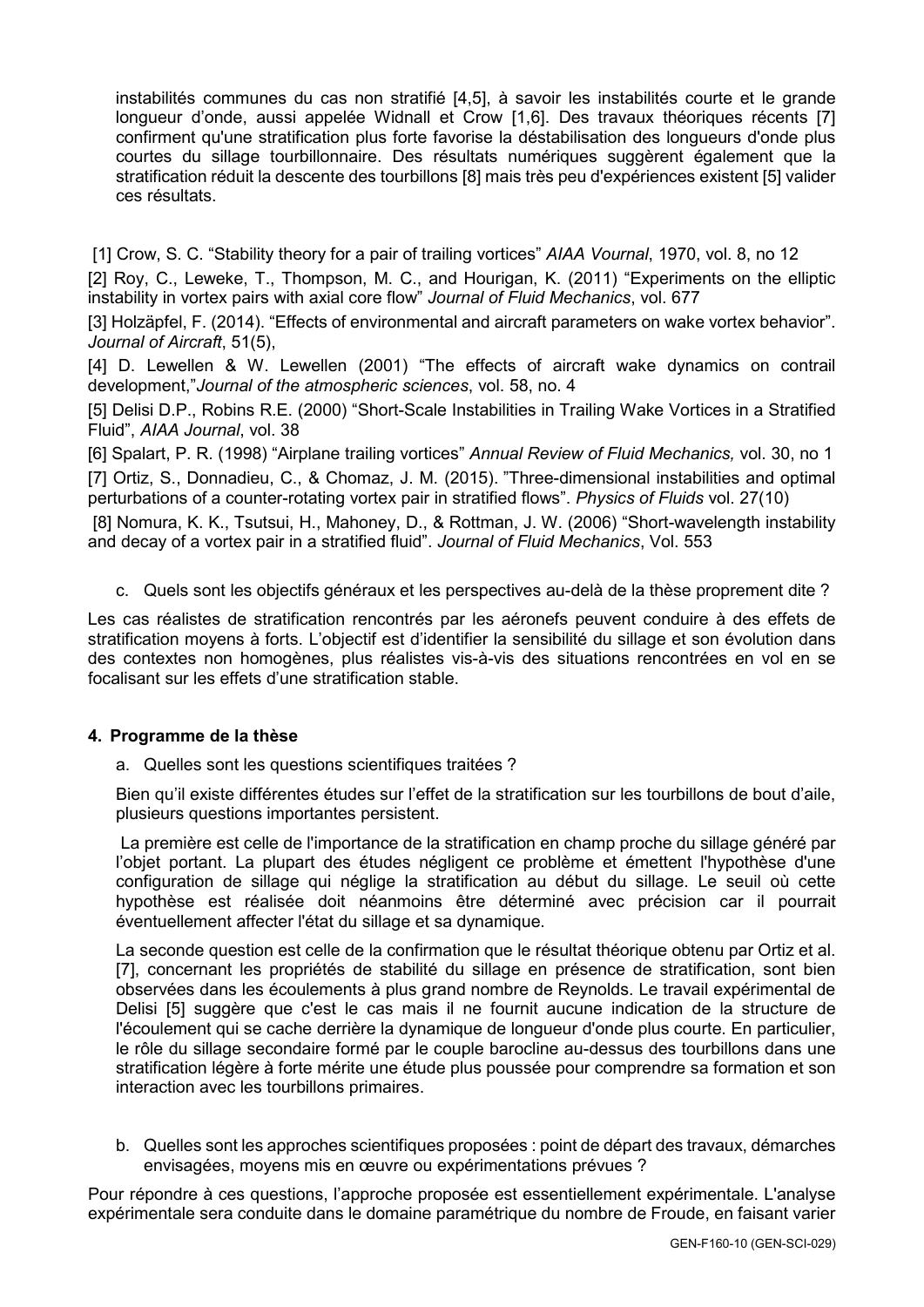un à un les paramètres de sillage (circulation, distance vortex) par rapport au paramètre de stratification.

Deux montages expérimentaux seront utilisés. Le point de départ sera une expérience de laboratoire à petite échelle pour étudier la mise en place de la stratification, sa mesure et son effet sur un dipôle de tourbillon. Un examen minutieux de l'écoulement sera effectué à l'aide de mesures PIV stéréoscopiques dans l'écoulement. Les champs d'écoulement PIV seront utilisés pour caractériser l'étendue de l'écoulement en fonction du nombre de Froude et des modes dominants en appliquant des techniques de décomposition modale (POD).

Cette montée en compétence sur la stratification une fois faite, elle sera ensuite transposée à une installation plus grande échelle, le bassin de traction du centre ONERA à Lille (installation dans le périmètre de l'unité DAAA/ELV). Dans le cadre d'une précédente thèse (Rolando Cruz Marquez), différentes options de montage ont été mises au point (loi de charge, vitesse maquette, incidence) pour étudier la dynamique de tourbillon de bout d'aile. De manière similaire que pour l'étude sur la petite expérience de laboratoire, des mesures par techniques de PIV seront réalisées et complétées par des mesures de pesée maquette. Un système de sonde sera ajouté au montage pour mesurer précisément le profil de stratification

Le programme prévu est le suivant:

Année 1 :

- analyse bibliographique (expérience de stratification, dynamique tourbillonnaire, théorie des instabilités tourbillonnaires (Crow, Widnall) et croissances transitoires)

- simulations numériques préliminaire (simulations analogues à celles du thésard Pierre Saulgeot)

- Essais de stratification seule et sa mesure dans l'expérience de laboratoire

- Essais de stratification avec un dipôle de tourbillon dans l'expérience de laboratoire en variant d'une part le nombre de Froude Fr, d'autre part le gradient de densité

### Année 2:

- Post-traitement des données expérimentales de la manip de labo
- Adaptation du montage de stratification au bassin de traction (ajout du système de stratification +de mesure de stratification)
- Essais de stratification seule et sa mesure au bassin de Lille
- rédactions d'article scientifique sur la configuration manip de labo

## Année 3 :

- Essais de stratification avec aile tractée u bassin de Lille (PIV + Pesée en variant d'une part le nombre de Froude Fr, d'autre part le gradient de densité)

- Simulation numériques complémentaires
- rédactions d'articles scientifiques et de la thèse
- c. Résultats attendus
	- Maitrise de moyens d'essais avec stratification
	- Base de données expérimentales (PIV, effort)
	- Meilleur compréhension de l'impact de la stratification sur un dipôle de tourbillon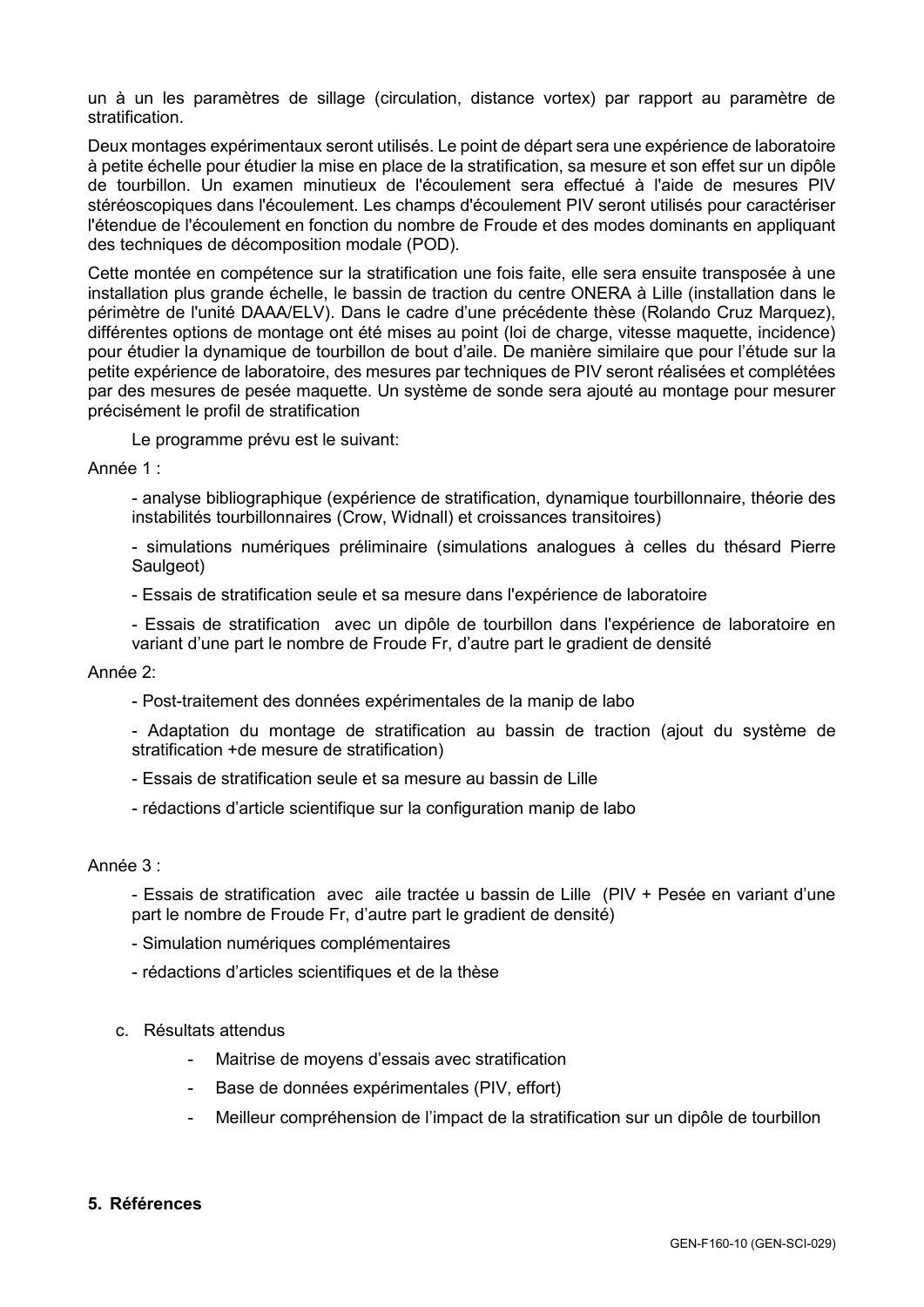[1] Spalart, P. R. (1998) "Airplane trailing vortices" *Annual Review of Fluid Mechanics,* ,vol. 30, no 1 [2] Paoli, R. & Shariff, K. (2016). "Contrail modeling and simulation" *Annual Review of Fluid Mechanics*, vol. 48

[3] D. Lewellen & W. Lewellen (2001) "The effects of aircraft wake dynamics on contrail development,"*Journal of the atmospheric sciences*, vol. 58, no. 4

[4] Crow, S. C. "Stability theory for a pair of trailing vortices" *AIAA Vournal*, 1970, vol. 8, no 12

[5] Roy, C., Leweke, T., Thompson, M. C., and Hourigan, K. (2011) "Experiments on the elliptic instability in vortex pairs with axial core flow" *Journal of Fluid Mechanics*, vol. 677

[6] Holzäpfel, F. (2014). "Effects of environmental and aircraft parameters on wake vortex behavior". *Journal of Aircraft*, 51(5),

[7] Nomura, K. K., Tsutsui, H., Mahoney, D., & Rottman, J. W. (2006) "Short-wavelength instability and decay of a vortex pair in a stratified fluid". *Journal of Fluid Mechanics*, Vol. 553

[8] Delisi D.P., Robins R.E. (2000) "Short-Scale Instabilities in Trailing Wake Vortices in a Stratified Fluid", *AIAA Journal*, vol. 38

[9] Cruz Marquez, R., Monnier, J. C., Tanguy, G., Couliou, M., Brion, V., Cattafesta, L., & Dupont, P. (2021). "An experimental study of a trailing vortex alleviation using an undulated trailing edge".. *AIAA AVIATION 2021 FORUM*

[10] Leweke, T. & Williamson, C. H. (2011). "Experiments on long-wavelength instability and reconnection of a vortex pair". *Physics of Fluids,* 23(2)

[11] Ortiz, S., Donnadieu, C., & Chomaz, J. M. (2015). "Three-dimensional instabilities and optimal perturbations of a counter-rotating vortex pair in stratified flows". *Physics of Fluids* vol. 27(10)

# **6. Compléments**

- a. Personnes participant à l'encadrement en plus des (co)directeur(s) de thèse Marie Couliou (DAAA/AMES) et Geoffrey Tanguy (DAAA/ELV)
- b. Liens avec des projets de recherche et/ou avec d'autres thèses menées à l'ONERA Convetion Aviation Climat, ARF-C "Impact et Décarbonation", PRF EASA, ARF TUBA
- c. Verrous scientifiques ou techniques, risques potentiels

Verrous scientifiques ou techniques :

- Techniques et mesures de stratification
- Mesures de la dynamique tourbillonnaire

# risques potentiels :

- indisponibilité du bassin de traction
- indisponibilité du matériel/personnel pour la PIV
- méthode de stratification inadéquate/inefficace
- d. Objectif de valorisation des travaux

Conférences + articles dans des revues à comité de lecture

# **7. Financement envisagé**

Cocher dans la colonne de droite

Type de bourse